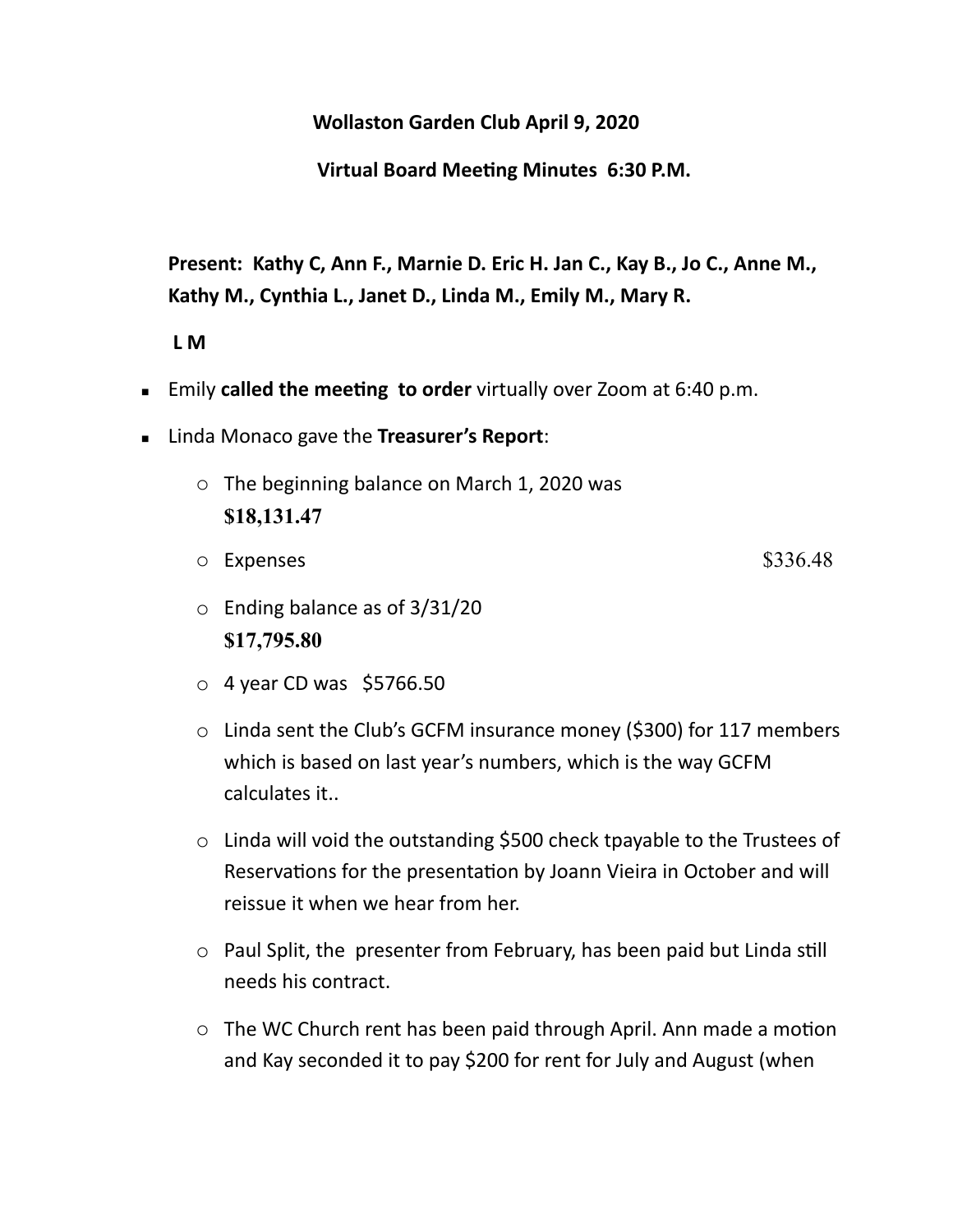we normally don't pay) due to the hardship the Church is enduring during the pandemic.

The Board discussed donating money to the **Quincy Relief Fund**.

 $\geq$  Linda made a motion and Janet seconded it to donate \$500 from the WGC.

**Assistant Treasurer-Marnie reported the following membership information:** 

- 21 renewal checks have been recently received,
- 40 renewals to date this includes all of the non-paying Past Presidents (11) and Life Member (1).
- **EXA** Linda will contact Marnie about status of checks to be deposited.
- I Jan has already sent out a reminder notice but Emily will include a reminder also in her letter to the Club telling the membership that they don't have to fill out a form if they are NOT changing their committee or could include a note of any changes if they can't print out the form. Members will be reminded that the forms are also on WGC's website.

**Recording Secretary-**Mary Ryan asked if there were any corrections or additions to the March 12, 2020 Board Meeting Minutes and there were none.

# **Corresponding Secretary's Report**—no report

**Member information-** We reported on the health of a few members who have had procedures or rehab affected by the current quarantine as well as members who live alone and may feel isolated or need help in their yards. In Emily's letter to the membership she will ask if anyone would like to hear from someone in the WGC. Emily will get a list from Anita for those who don't have access to email and they will receive a hard copy of her letter.

# **State Of Emergency**

• Tri Club Meeting on April 1, 2020 was cancelled. Houghs Neck will sponsor it next year.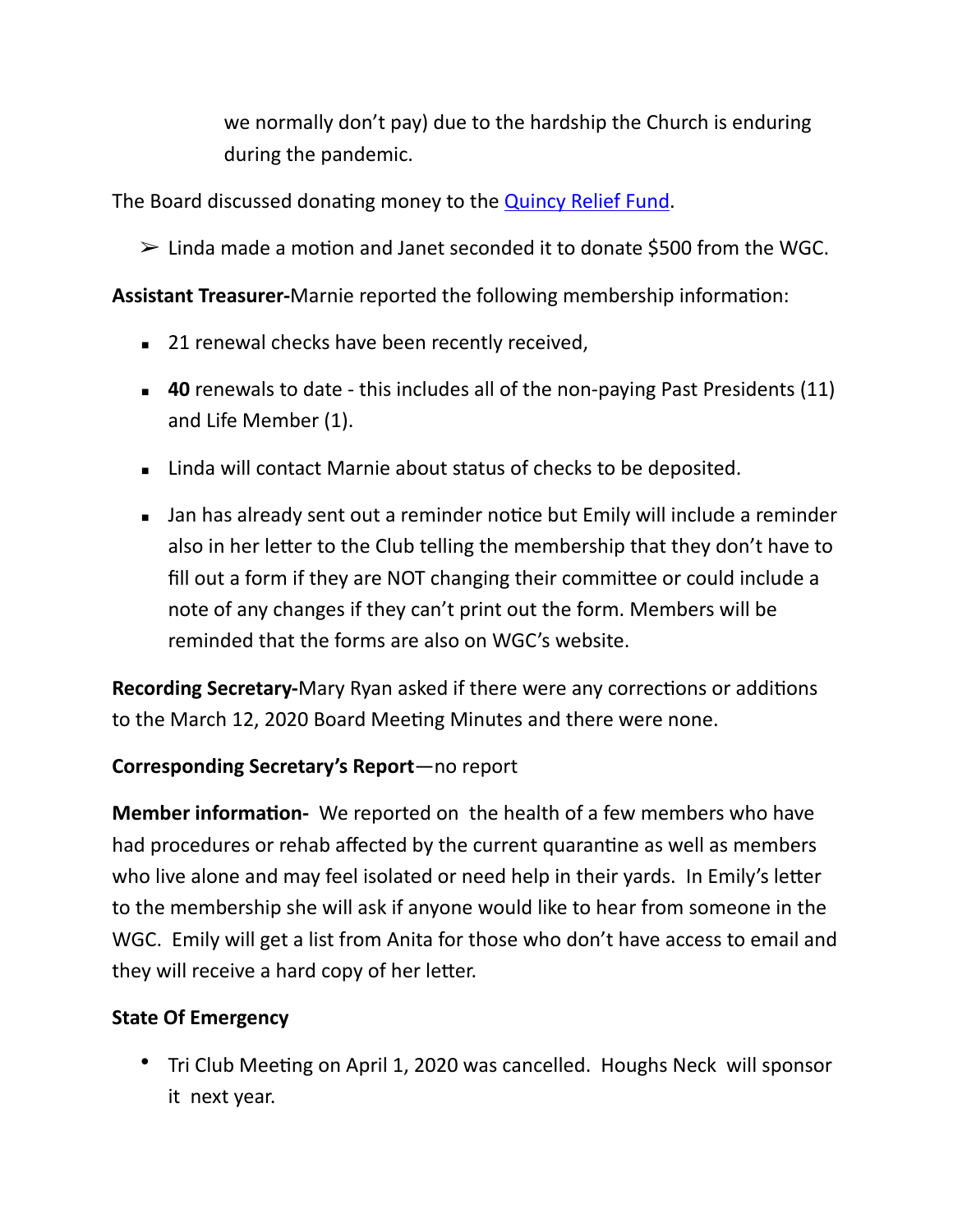- City of Quincy's Department of Natural Resources and Quincy Parks Conservancy Presents Quincy's First Annual Plant and Flower Festival, Saturday, April 18th  $1:00 \approx 6:00$  p.m.
	- o Kathy C. emailed them to cancel and the Quincy sun and the Quincy Patch had just indicated that it was cancelled as well.
- WGC's April Club Meeting was cancelled and will be rescheduled next year. Emily will include this in her letter to the membership.
	- $\circ$  Jan will send out a notice to the membership.
- **May Club Meeting Program, Catered Meal and Installation of Officers -**
	- $\circ$  When do we need to decide by? We'll hold off until after the Governor reports on May 4<sup>th</sup> and then we'll hold an Executive Board Meeting to make the decision.
	- o Kathy will contact Joan Butler.
- Programs for next year
	- $\circ$  Ann and Kathy C. are already working on this and have 5 meetings planned so far.
	- $\circ$  The Conservation Program might be scheduled for September.
	- o Jan forwarded emails from several presenters who are interested in an email from some presenters who want to be considered for next year's programs. consideration.
	- o Shelly Henderson would like us to book for next year. We have paid \$100 to Shelley for handouts but Carol Fischer has already done work on a presentation and agreed to do it in April 2021.

**Grants**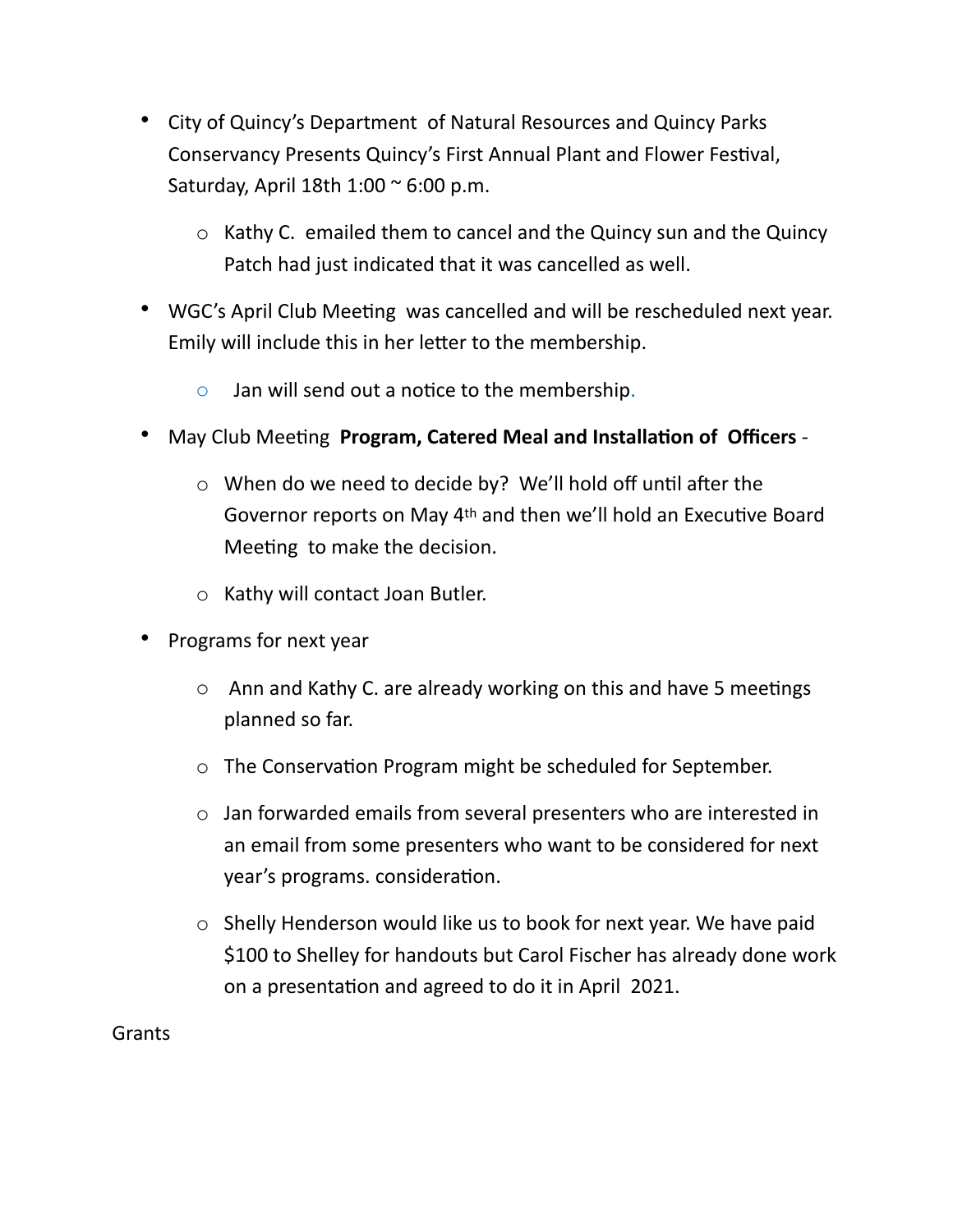- Hold off applying for a Civic Development & Historic Landscape Preservation Grant.
	- $\circ$  GCFM (?) has it not due until July 1 deadline
- National Garden Clubs, Inc. and The AMES Companies, Inc. Tool Grant Program Application deadline was submitted by March 1, 2020.
	- $\circ$  Janet reported that she has not heard and the application didn't indicate a response time.
- CPA Grant
	- o Pam reported that she and her team will make a decision about applying for a CPA grant.
	- $\circ$  Although it is past the deadline of January 30<sup>th</sup>, since Quincy is shut down, they might come up with a plan, vendors and prices to apply in September 2020.

## **Upcoming Events**

- May Field Trip will be cancelled
- **■** June 20<sup>th</sup> Newport Flower Show trip
	- o Ann Foresman reported that although the mansions are closed, the Newport Flower Show has not been cancelled to date.
	- o Ann will monitor the website and will hold off for now making a final decision.
- **■** June Members' Garden Tours-waiting on to decide

## **Board Nominations** are ongoing

- We need everyone's help to come up with candidates especially for VP.
- Kathy C. will send out a list of the Co-Chairs to date.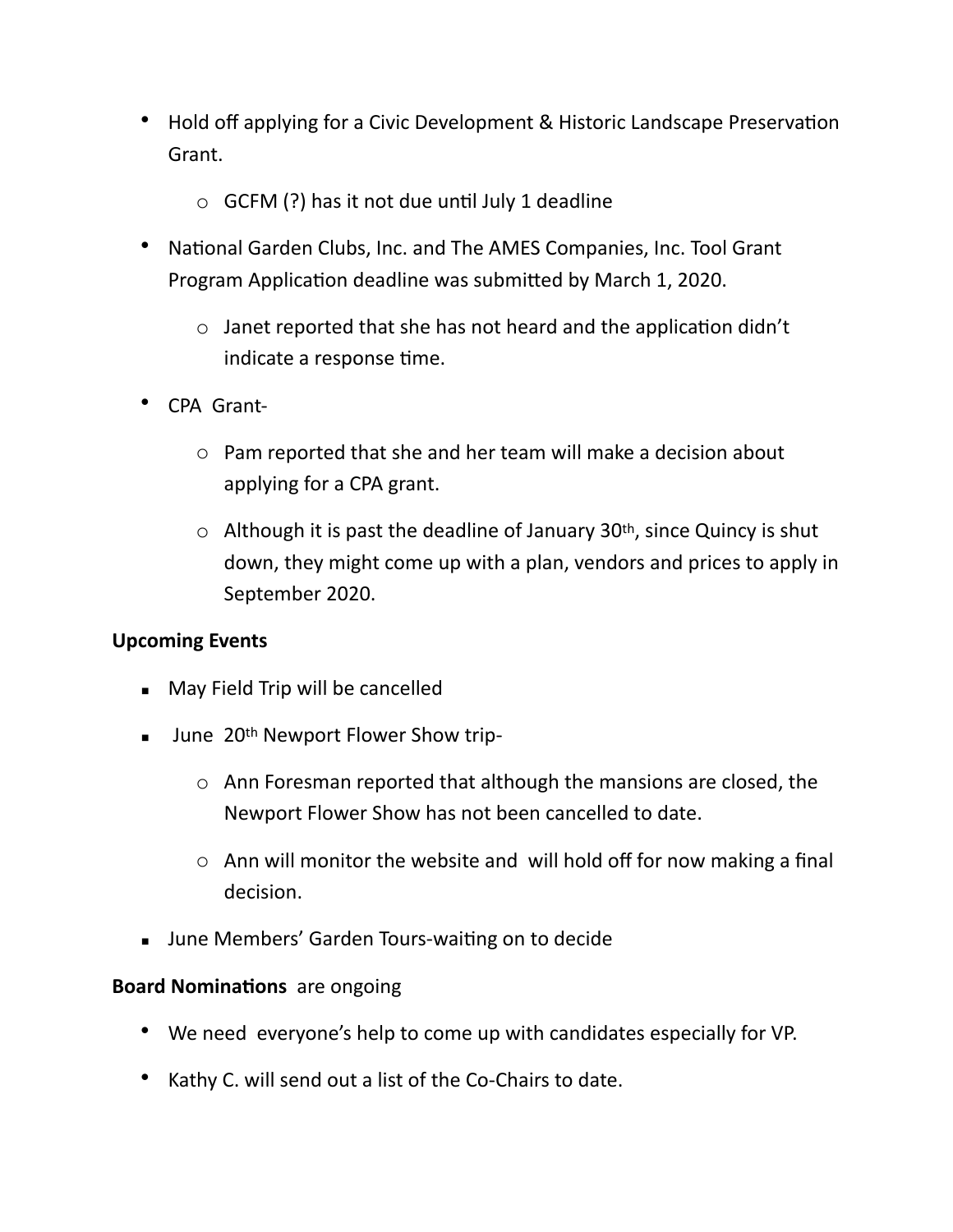# **Plant Sale- update Jan**

The Board had a discussion on various possibilities before we decide on what to do.

# We could

- **postpone it for a week or two and make it smaller.**
- have a fall plant sale.
- have a "virtual sale" like the Quincy Farmer's Market where patrons view items online and pre-order and pre-pay where patrons drive up and workers just put orders directly into car.
	- $\triangleright$  We would have to investigate Venmo or similar payment apps.
- Some members have plants awaiting to be sold (Cynthia, Elaine (needs help digging them up and potting them), Jack O'Malley who lives in Milton has 100? unusual hostas that he would like dug up within a week or so.
- Ann and Kathy have asked Cynthia to be part of their team to divide up the hostas wearing masks, gloves and social distancing.
- Linda volunteered to look up and print out pictures of the varieties.
- Jan has a variety of pots to use.
	- $\triangleright$  We had a scheduled Plant Sale Propagation Workshop at Emily and Stu's yard presented by Carol Fischer on April 25th.
	- $\triangleright$  This workshop will be postponed and Emily will let Carol know.
- Volunteers will be needed to pot the hostas once they have been already dug up by Ann, Kathy and Cynthia.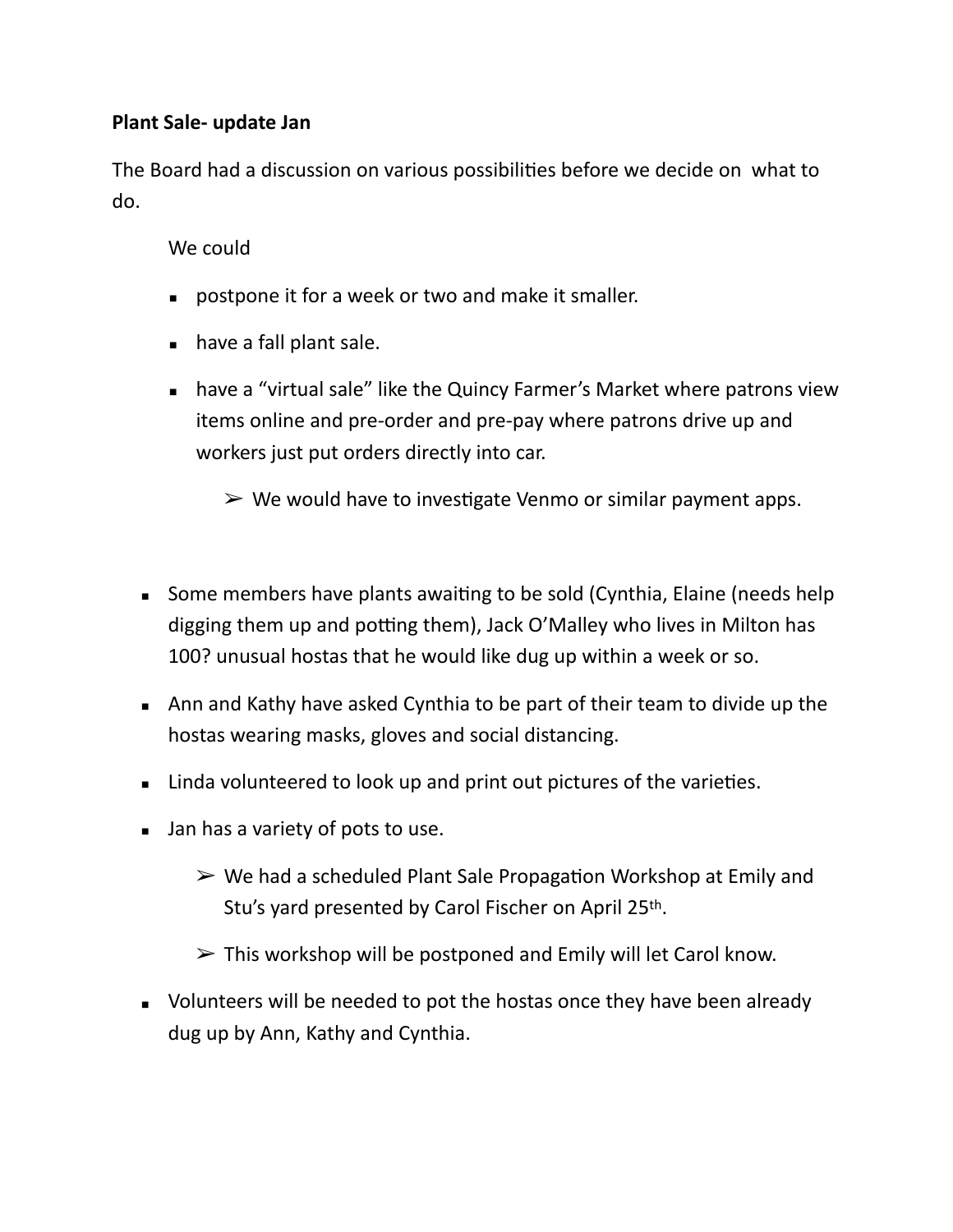- **Ann reported that Home Dept has Kellogg Organic Potting Soil for \$3.00** which they will put in your car.
- **EXEDENT Milton's Black Gold is only compost manure with no organic material. Some** members mixed it with other organic materials and liked it.
- An issue---what would we do with the plants if the sale does not happen or no one comes to it? Who is willing to "babysit plants" over the summer and possibly until next year?

## **Committee Reports**

#### **Civic Beautification**

- Janet asked if there will be a Cleaner Greener Quincy which usually kicks off civic beautification.
- Pam called the Sheriff's Dept. and there are no crews to cleanup the Japanese knotweed.
- Janet and Pam will set up a maintenance schedule for the end of the quarantine.
- Jo asked if we can redo the Newport and Beale corner that Ralph Ames originally designed with a CPA grant.
- For now can we just clean it up as best as we can?

## **Yearbook**

- Jan said that the yearbook will be started to be worked on in August.
- It needs to be sent to GCFM by September 17th.
- Our strolls might be carried over to next year.